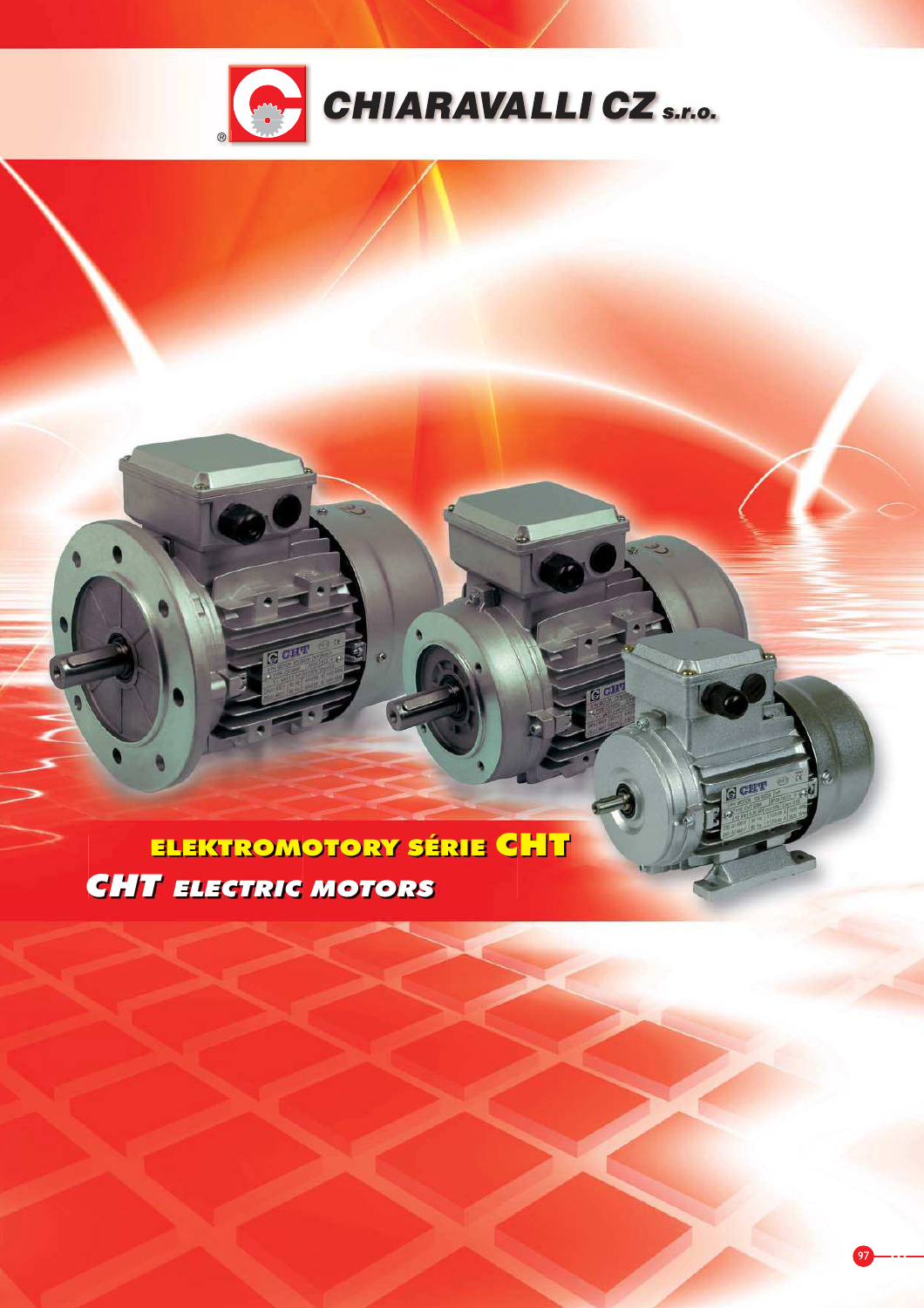# **ÚVOD**

CHT série elektromotorů byla vyvinuta pro připojení na převodovky a z tohoto důvodu mají veškeré mechanické a elektrické charakteristiky přizpůsobeny právě pro toto použití.

Všechny elektromotory jsou IP55, izolační třídy F s izolovanými fázemi pro použití s frekvenčními měniči, přičemž v tomto případě mohou být dodány s kitem nuceného chlazení.

Elektromotory, stejně jako převodovky jsou opatřeny hliníkovým nátěrem RAL 9022.

### *INTRODUCTION*

*CHT series motors have been produced to be mounted on gearboxes and therefore they have mechanical and electrical characteristics particularly right for this use.*

*All our motors are IP55, insulation class F with phase separator to be used with frequency variators, in this condition they can be provided complete with forced ventilation.*

*The motors like the gearboxes are painted with RAL 9022 grey colour epoxy powder.*

# **TECHNICKÉ CHARAKTERISTIKY -** *TECHNICAL CHARACTERISTICS*

- **Elektromotory s rotorem nakrátko, uzav ené s externím chlazením.**
- **Design, konstrukce a testování ve shod! se standardy CEI2-3, mezinárodními standardy IEC 34-1 a v!tšinou zahrani"ních standard#.**
- **Výkonové velikosti ve shod! se standardy IEC 72, národními standardy UNEL-MEC.**
- **Izola"ní t ída: F**
- **Chrán!ní: IP55**
- **Zp#sob provozu: S1**
- **Evropské direktivum ROHS 2002/95/CE**
- **Izolované fáze**
- **Na požadavek motory velikostí od 160 do 355**
- **Nap!tí: 400/690 V standard od 160 do 355, pro ostatní velikosti na základ! požadavku**

*- Cage rotor motors, locked with outside surface ventilation.*

- *Project, construction and test in compliance with CEI2-3, international norms IEC34-1 and principal foreign/international standard.*
- *Power-sizes in specification with IEC 72, national norms UNEL-MEC.*
- *Insulation: class F*
- *Protection: class IP55*
- *Rated power delivered on continuous: S1*
- *European directive ROHS 2002/95/CE*
- *Phase separator*
- *Motors size 160 up to 355*
- *Volt 400/690 standard from 160 up to 355 on request for other sizes*

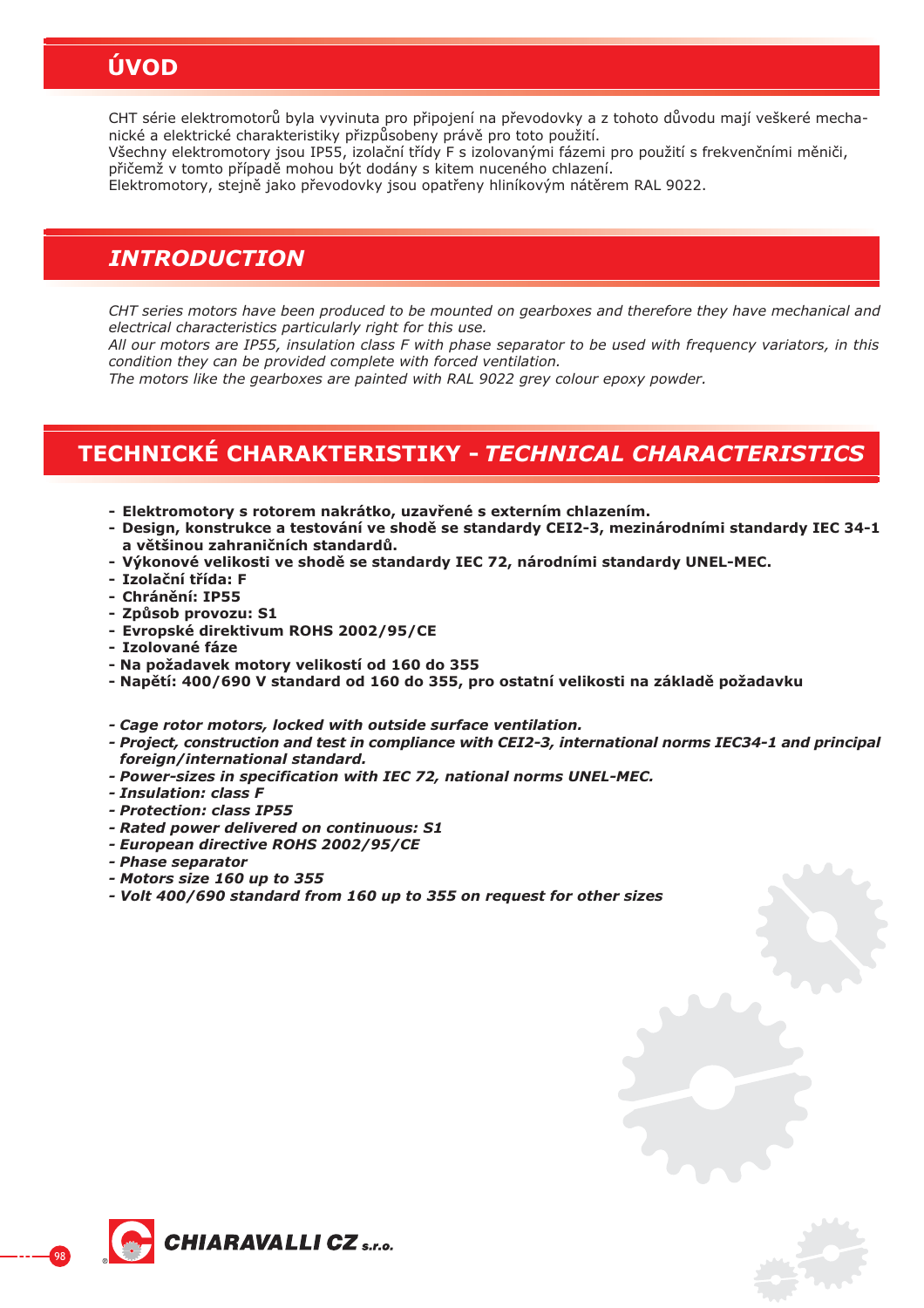## **FUNK%NOST P&I FREKVENCI 60 Hz** *FUNCTION WITH A FREQUENCY OF 60*

Řada CHT elektromotorů může pracovat při frekvenci 60 Hz s určitými rozdíly ve výkonostních parametrech, které jsou uvedeny v tabulce níže.

*The CHT line motors can function with a frequency of 60 Hz. with differences in performances and electrical sizes as described on the table.*

| ŠTÍTKOVÉ<br><b>NAPETI</b> | ŠTÍTKOVÉ<br><b>NAPETI</b> | <b>VÝKON</b><br><b>NOM</b>     | <b>NAPĚTÍ</b>                    | <b>KROUTÍCÍ</b><br><b>MOMENT</b> | OT/MIN | <b>STARTOVACÍ</b><br><b>NAPETI</b> | <b>STARTOVACÍ</b><br><b>KR.MOMENT</b> | <b>MAX.KROUTÍCÍ</b> |
|---------------------------|---------------------------|--------------------------------|----------------------------------|----------------------------------|--------|------------------------------------|---------------------------------------|---------------------|
| <b>PLATE VOLTAGE</b>      | <b>PLATE VOLTAGE</b>      | <b>NOMINAL</b><br><b>POWER</b> | <b>NOMINAL</b><br><b>CURRENT</b> | <b>NOMINAL</b><br><b>TORQUE</b>  | R.P.M. | <b>STARTING</b><br><b>CURRENT</b>  | <b>STARTING</b><br><b>TORQUE</b>      | <b>MAX TORQUE</b>   |
| <b>50 Hz</b>              | 60 Hz                     |                                |                                  |                                  |        |                                    |                                       |                     |
| $230 +/- 10%$             | $220 +/- 5%$              | $\mathbf{1}$                   |                                  | 0.83                             | 1.2    | 0.83                               | 0.83                                  | 0.83                |
| $230 +/- 10%$             | $230 +/- 10%$             | $\mathbf{1}$                   | 0.95                             | 0.83                             | 1.2    | 0.83                               | 0.83                                  | 0.83                |
| $230 +/- 10%$             | $254 +/- 5%$              | 1.15                           | 1.02                             | 0.96                             | 1.2    | 0.93                               | 0.93                                  | 0.93                |
| $230 +/- 10%$             | $277 + 1 - 5%$            | 1.2                            |                                  |                                  | 1.2    |                                    |                                       | 1                   |
| $400 +/- 10%$             | $380 +/- 5%$              | $\mathbf{1}$                   | $\mathbf{1}$                     | 0.83                             | 1.2    | 0.83                               | 0.83                                  | 0.83                |
| $400 +/- 10\%$            | $400 +/- 10%$             | $\mathbf{1}$                   | 0.95                             | 0.83                             | 1.2    | 0.83                               | 0.83                                  | 0.83                |
| $400 +/- 10%$             | $440 +/- 5%$              | 1.16                           | 1.02                             | 0.96                             | 1.2    | 0.93                               | 0.93                                  | 0.93                |
| $400 +/- 10\%$            | $460 +/- 10%$             | 1.15                           | $\mathbf{1}$                     | 0.96                             | 1.2    | 0.96                               | 0.96                                  | 0.96                |
| $400 +/- 10%$             | $480 +/- 5%$              | 1.2                            |                                  |                                  | 1.2    |                                    |                                       | 1                   |

## **P&IPOJOVACÍ NAP\$TÍ** *FEEDING VOLTAGE*

Elektromotory série CHT jsou vyrábě pro použití v evropské síti napětí 230/400 V +/- 10% - 50 Hz a 400/600 V +/- 10% - 50 Hz.

Toto znamená, že stejný motor může fungovat na těchto existujících sítích:

- 220/380 Volt +/- 5%
- 230/400 Volt +/- 10%
- 240/415 Volt +/- 5%
- 380/660 Volt +/- 5%
- 400/600 Volt +/- 10%
- 415/720 Volt +/- 5%

ve vztahu k požadavkům pravidel mnoha zemí.

*The CHT line motors are made to be used on the European net system Volt 230/400 +/- 10% - Hz 50 and Volt 400/690 +/- 10% - Hz 50*

*This means that the same motor can function on the following stili existing nets:*

- *220/380 Volt +/- 5%*
- *230/400 Volt +/- 10%*
- *240/415 Volt +/- 5%*
- *380/660 Volt +/- 5%*
- *400/600 Volt +/- 10%*
- *415/720 Volt +/- 5%*

*corresponding to the requirements requested by the rules of numerous countries.*

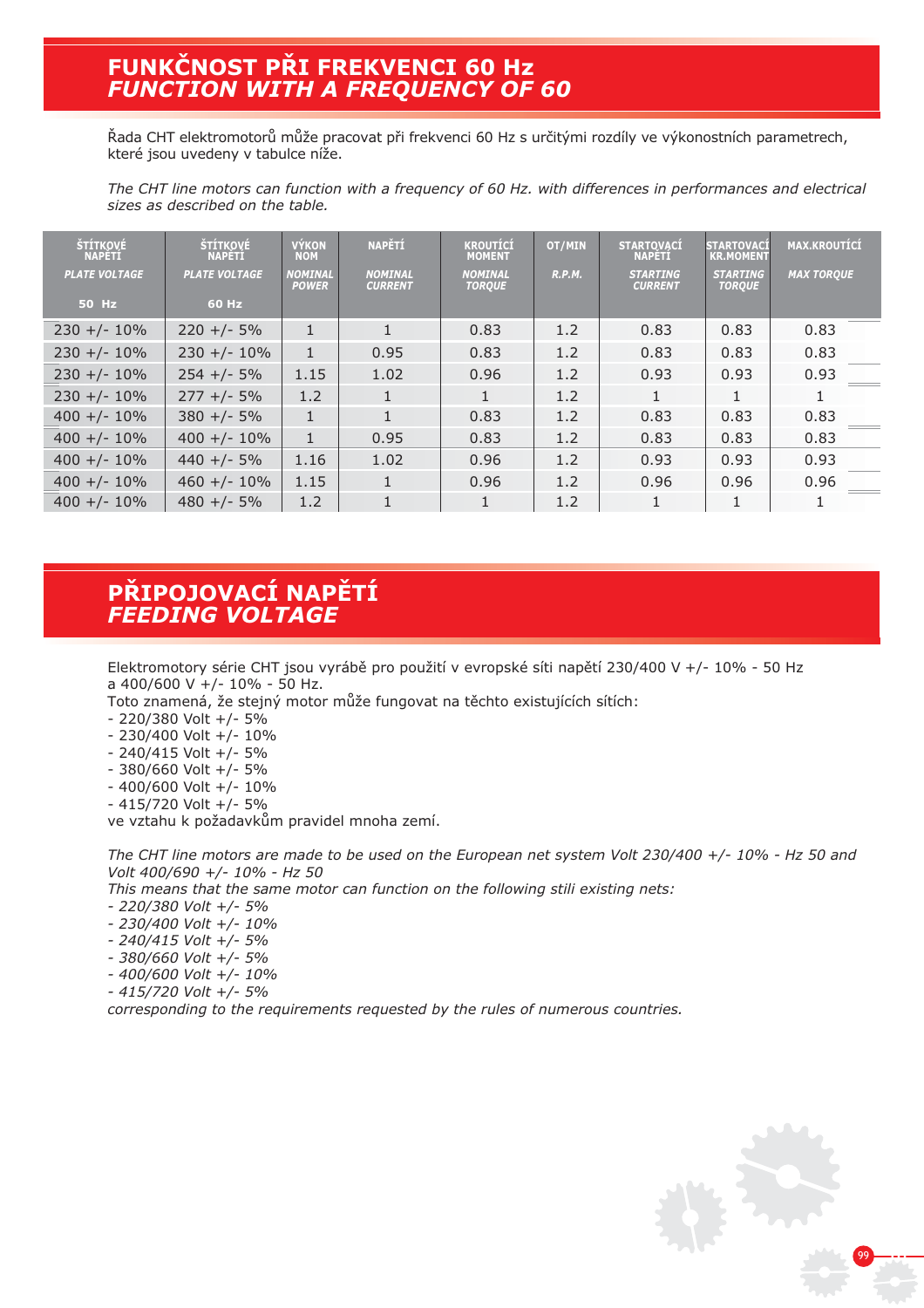# **ELEKTROMOTORY 2/4/6 PÓL' -** *ELECTRIC MOTORS 2/4/6 POLES*

| <b>TYP</b>                     |                        | <b>PÓLY</b>                      | <b>VÝKON</b>       | <b>NAPĚTÍ</b>       | <b>PROUD</b>            | <b>MOMENT</b>        | ÚČINNOST                           | <b>FAKTOR</b>           | <b>VÁHA</b>          |
|--------------------------------|------------------------|----------------------------------|--------------------|---------------------|-------------------------|----------------------|------------------------------------|-------------------------|----------------------|
| <b>TYPE</b>                    |                        | <b>POLES</b>                     | kW<br><b>POWER</b> | V<br><b>VOLTAGE</b> | 400 V<br><b>CURRENT</b> | N/m<br><b>TORQUE</b> | $\frac{0}{0}$<br><b>EFFICIENCY</b> | COS. Ø<br><b>FACTOR</b> | Kg.<br><b>WEIGHT</b> |
|                                |                        |                                  |                    |                     |                         |                      |                                    |                         |                      |
| <b>CHT 56</b><br><b>CHT 56</b> | <b>B2</b><br><b>B4</b> | $\overline{2}$<br>$\overline{4}$ | 0.13<br>0.09       | 230/400<br>230/400  | 0.40<br>0.43            | 0.42<br>0.64         | 62.00<br>50.00                     | 0.69<br>0.61            | 3.20<br>3.20         |
| <b>CHT 63</b>                  | A2                     | $\overline{2}$                   | 0.18               | 230/400             | 0.55                    | 0.63                 | 63.00                              | 0.75                    | 4.00                 |
| <b>CHT 63</b>                  | <b>B2</b>              | $\overline{2}$                   | 0.25               | 230/400             | 0.71                    | 0.88                 | 65.00                              | 0.78                    | 4.40                 |
| <b>CHT 63</b>                  | C <sub>2</sub>         | $\overline{2}$                   | 0.37               | 230/400             | 1.05                    | 1.30                 | 65.00                              | 0.78                    | 4.90                 |
| <b>CHT 63</b>                  | A4                     | $\overline{4}$                   | 0.12               | 230/400             | 0.47                    | 0.85                 | 57.00                              | 0.64                    | 3.90                 |
| <b>CHT 63</b>                  | <b>B4</b>              | $\overline{4}$                   | 0.18               | 230/400             | 0.70                    | 1.27                 | 57.00                              | 0.65                    | 4.50                 |
| <b>CHT 63</b>                  | C <sub>4</sub>         | $\overline{4}$                   | 0.22               | 230/400             | 0.92                    | 1.77                 | 59.00                              | 0.67                    | 4.80                 |
| <b>CHT 63</b>                  | <b>B6</b>              | 6                                | 0.12               | 230/400             | 0.62                    | 1.27                 | 45.00                              | 0.62                    | 4.80                 |
| <b>CHT 71</b>                  | A2                     | $\overline{2}$                   | 0.37               | 230/400             | 0.97                    | 1.29                 | 70.00                              | 0.79                    | 5.60                 |
| <b>CHT 71</b>                  | <b>B2</b>              | $\overline{2}$                   | 0.55               | 230/400             | 1.42                    | 1.90                 | 71.00                              | 0.79                    | 6.10                 |
| <b>CHT 71</b>                  | A4                     | $\overline{4}$                   | 0.25               | 230/400             | 0.84                    | 1.77                 | 60.00                              | 0.62                    | 5.60                 |
| <b>CHT 71</b>                  | <b>B4</b>              | $\overline{4}$                   | 0.37               | 230/400             | 1.12                    | 2.58                 | 65.00                              | 0.74                    | 6.20                 |
| <b>CHT 71</b>                  | C <sub>4</sub>         | $\overline{4}$                   | 0.55               | 230/400             | 1.61                    | 3.81                 | 66.00                              | 0.75                    | 7.00                 |
| <b>CHT 71</b>                  | <b>A6</b>              | 6                                | 0.18               | 230/400             | 0.70                    | 1.95                 | 56.00                              | 0.66                    | 6.00                 |
| <b>CHT 71</b>                  | <b>B6</b>              | 6                                | 0.25               | 230/400             | 0.87                    | 2.65                 | 59.00                              | 0.70                    | 6.50                 |
| <b>CHT 71</b>                  | C6                     | 6                                | 0.37               | 230/400             | 1.27                    | 3.97                 | 61.00                              | 0.69                    | 7.20                 |
| <b>CHT 80</b>                  | A2                     | $\overline{2}$                   | 0.75               | 230/400             | 1.77                    | 2.59                 | 73.00                              | 0.84                    | 9.10                 |
| <b>CHT 80</b>                  | <b>B2</b>              | $\overline{2}$                   | 1.10               | 230/400             | 2.51                    | 3.79                 | 76.20                              | 0.83                    | 10.20                |
| <b>CHT 80</b>                  | C <sub>2</sub>         | $\overline{2}$                   | 1.50               | 230/400             | 3.32                    | 5.12                 | 78.50                              | 0.83                    | 11.70                |
| <b>CHT 80</b>                  | A4                     | $\overline{4}$                   | 0.55               | 230/400             | 1.59                    | 3.81                 | 67.00                              | 0.75                    | 8.90                 |
| <b>CHT 80</b>                  | <b>B4</b>              | $\overline{4}$                   | 0.75               | 230/400             | 1.94                    | 5.20                 | 72.00                              | 0.78                    | 10.00                |
| <b>CHT 80</b>                  | D <sub>4</sub>         | $\overline{4}$                   | 1.10               | 230/400             | 2.67                    | 7.60                 | 76.20                              | 0.78                    | 11.00                |
| <b>CHT 80</b>                  | A6                     | 6                                | 0.37               | 230/400             | 1.23                    | 3.93                 | 62.00                              | 0.70                    | 8.20                 |
| <b>CHT 80</b>                  | <b>B6</b>              | 6                                | 0.55               | 230/400             | 1.65                    | 5.80                 | 67.00                              | 0.72                    | 9.90                 |
| <b>CHT 80</b>                  | C6                     | 6                                | 0.75               | 230/400             | 2.21                    | 8.00                 | 68.00                              | 0.72                    | 11.30                |
| <b>CHT 90</b>                  | <b>S2</b>              | $\overline{2}$                   | 1.50               | 230/400             | 3.28                    | 5.00                 | 78.50                              | 0.84                    | 12.00                |
| <b>CHT 90</b>                  | L2                     | $\overline{2}$                   | 2.20               | 230/400             | 4.61                    | 7.40                 | 81.00                              | 0.85                    | 15.00                |
| <b>CHT 90</b>                  | <b>S4</b>              | $\overline{4}$                   | 1.10               | 230/400             | 2.64                    | 5.19                 | 76.20                              | 0.79                    | 12.10                |
| <b>CHT 90</b>                  | L4                     | 4                                | 1.50               | 230/400             | 3.46                    | 7.51                 | 78.50                              | 0.80                    | 14.30                |
| <b>CHT 90</b>                  | LL4                    | $\overline{4}$                   | 1.85               | 230/400             | 4.30                    | 9.24                 | 79.00                              | 0.78                    | 16.00                |
| <b>CHT 90</b>                  | <b>S6</b>              | 6                                | 0.75               | 230/400             | 2.18                    | 7.80                 | 69.00                              | 0.72                    | 11.70                |
| <b>CHT 90</b>                  | L6                     | 6                                | 1.10               | 230/400             | 3.02                    | 11.40                | 72.00                              | 0.73                    | 15.10                |
| <b>CHT 100</b>                 | LA2                    | $\overline{2}$                   | 3.00               | 230/400             | 6.03                    | 10.10                | 82.60                              | 0.87                    | 22.30                |
| <b>CHT 100</b>                 | LB2                    | $\overline{2}$                   | 4.00               | 230/400             | 7.90                    | 13.40                | 84.20                              | 0.87                    | 25.20                |
| <b>CHT 100</b>                 | LA4                    | $\overline{4}$                   | 2.20               | 230/400             | 4.86                    | 14.80                | 79.60                              | 0.80                    | 21.00                |
| <b>CHT 100</b>                 | LB4                    | $\overline{4}$                   | 3.00               | 230/400             | 6.50                    | 20.20                | 80.50                              | 0.81                    | 24.70                |
| <b>CHT 100</b>                 | LA6                    | 6                                | 1.50               | 230/400             | 3.85                    | 15.20                | 74.00                              | 0.76                    | 19.10                |
| <b>CHT 112</b>                 | L2                     | $\overline{2}$                   | 5.50               | 230/400             | 10.53                   | 18.20                | 85.70                              | 0.88                    | 30.20                |
| <b>CHT 112</b>                 | M4                     | $\overline{4}$                   | 4.00               | 230/400             | 8.26                    | 26.70                | 83.60                              | 0.84                    | 30.10                |
| <b>CHT 112</b>                 | <b>M6</b>              | 6                                | 2.20               | 230/400             | 5.36                    | 22.00                | 78.00                              | 0.76                    | 25.40                |
| <b>CHT 132</b>                 | <b>S2</b>              | $\overline{2}$                   | 5.50               | 230/400             | 10.50                   | 18.10                | 85.70                              | 0.88                    | 38.50                |
| <b>CHT 132</b>                 | <b>S4</b>              | $\overline{4}$                   | 5.50               | 230/400             | 11.00                   | 36.22                | 87.00                              | 0.85                    | 43.00                |
| <b>CHT 132</b>                 | M4                     | $\overline{4}$                   | 7.50               | 230/400             | 14.64                   | 49.40                | 88.00                              | 0.86                    | 52.00                |
| <b>CHT 132</b>                 | L4                     | $\overline{4}$                   | 9.20               | 230/400             | 17.90                   | 60.20                | 88.00                              | 0.86                    | 56.50                |

\* Na požadavek motory velikostí od 160 do 355. - *Motors size 160 up to 355 on request.*

\* Nap"tí 400/690 V standardn" pro velikosti od 160 do 355, pro ostatní velikosti na základ" požadavku. - *Volt 400/690 standard from 160 up to 355 on request for other sizes.*



100

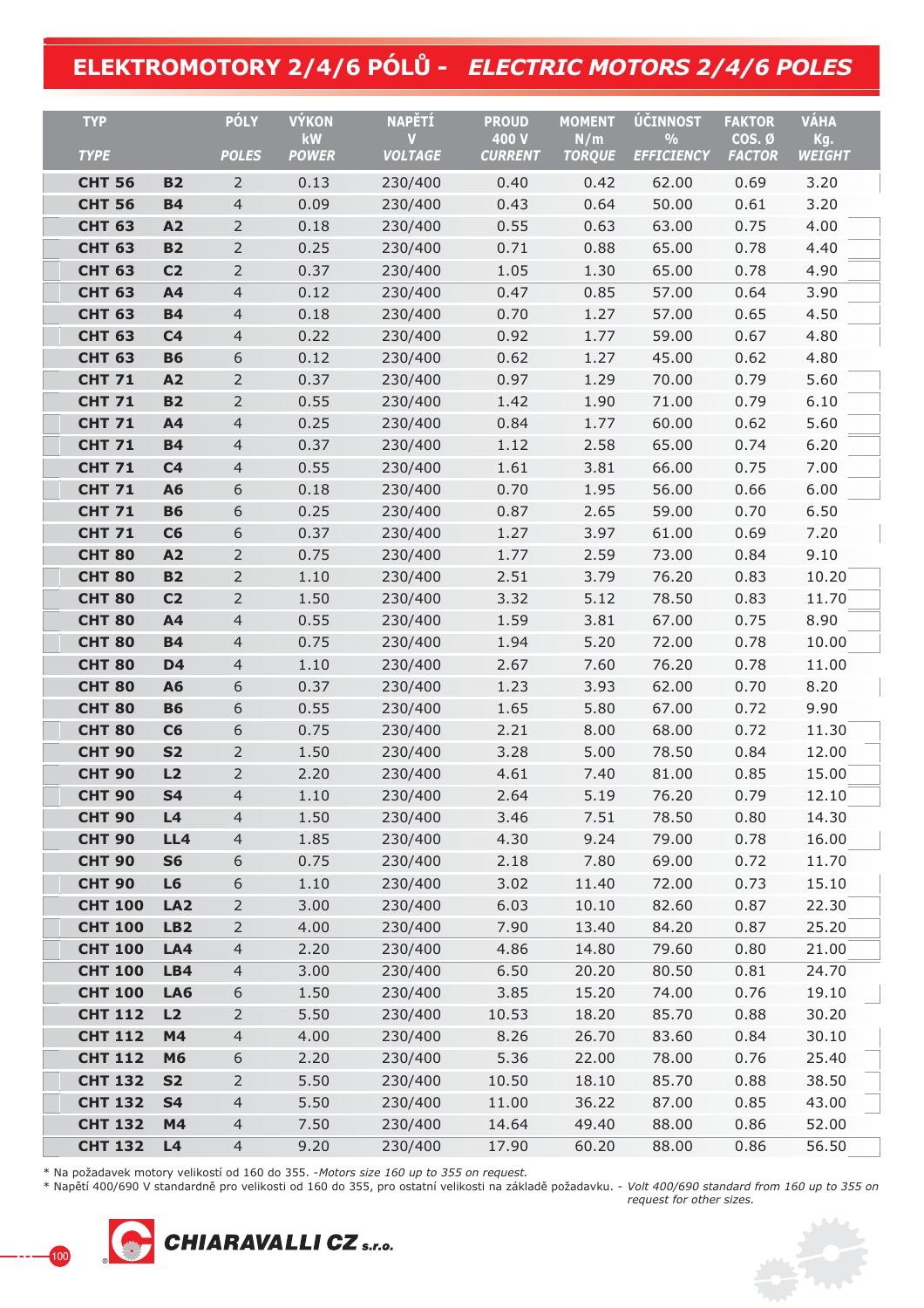#### **T&ÍFÁZOVÉ ELEKTROMOTORY** *THREE-PHASE ELECTRIC MOTORS*







I



**B5**

**B3**





.<br>10'

# **VELIKOSTI A ROZM\$RY -** *SIZES AND DIMENSIONS*

| TYP - TYPE  | MONTÁŽNÍ ROZMĚRY (mm) - MOUNTING DIMENSIONS (mm) |             |   |        |     |    |                                   |   |          |     |    |            |                                        |     | <b>ROZMĚRY - DIMENSIONS</b> |           |                 |    |           |             |             |  |
|-------------|--------------------------------------------------|-------------|---|--------|-----|----|-----------------------------------|---|----------|-----|----|------------|----------------------------------------|-----|-----------------------------|-----------|-----------------|----|-----------|-------------|-------------|--|
|             |                                                  |             |   |        |     |    | <b>B5</b>                         |   |          |     |    | <b>B14</b> |                                        |     |                             |           | <b>B3</b>       |    |           |             |             |  |
|             | d.                                               | н           | b | G      |     | м  | F                                 | v | <b>S</b> | 1   | м  | F.         | v                                      | S   | R.                          | <b>BB</b> | A               | т. | <b>AD</b> | в           | C           |  |
| 56          |                                                  | 9, 20       | 3 | 10.2   | 98  | 80 | 120                               | 7 | 3.0      | 65  | 50 |            | 80 M5                                  | 2.5 | 36                          | 71        | 90              |    | 56 156    | 110         | 100 195     |  |
| 63          | 11                                               | 23          |   | 4 12.5 | 115 |    | 95 140 10 3.0                     |   |          | 75  | 60 |            | 90 M5                                  | 2.5 | 40                          | 80        | 100             | 63 | 173       |             | 123 110 215 |  |
| 71          | 14                                               | 30          |   | 5 16   |     |    | 130 110 160 10 3.5                |   |          | 85  |    | 70 105 M6  |                                        | 2.5 | 45                          | 90        | 112             | 71 | 188       |             | 138 117 255 |  |
| 80          | 19                                               | 40          |   | 621.5  |     |    | 165 130 200 12 3.5                |   |          | 100 |    | 80 120 M6  |                                        | 3.0 | 50                          | 100       | 125             |    | 80 217    |             | 155 137 290 |  |
| <b>90S</b>  | 24 50                                            |             |   | 8 2 7  |     |    | 165 130 200 12 3.5 115            |   |          |     |    | 95 140 M8  |                                        | 3.0 |                             | 56 100    | 140             |    | 90 235    |             | 176 145 310 |  |
| 90L/90LL    | 24                                               | 50          |   | 8 2 7  |     |    | 165 130 200 12 3.5 115            |   |          |     |    | 95 140 M8  |                                        | 3.0 |                             | 56 125    | 140             |    | 90 235    |             | 176 145 335 |  |
| 100L        | 28 60                                            |             |   | 8 3 1  |     |    | 215 180 250 15 4.0 130 110 160 M8 |   |          |     |    |            |                                        | 3.5 | 63                          | 140       | 160 100 252     |    |           |             | 197 152 386 |  |
| 112M        | 28 60                                            |             |   | 8 31   |     |    | 215 150 250 15 4.0 130 110 160 M8 |   |          |     |    |            |                                        | 3.5 | 70                          | 140       | 190 112 292     |    |           |             | 220 180 395 |  |
| <b>132S</b> |                                                  | 38 80 10 41 |   |        |     |    |                                   |   |          |     |    |            | 265 230 300 15 4.0 165 130 200 M10 4.0 |     | 89                          |           | 140 216 132 325 |    |           |             | 257 195 436 |  |
| 132M        |                                                  | 38 80 10 41 |   |        |     |    |                                   |   |          |     |    |            | 265 230 300 15 4.0 165 130 200 M10 4.0 |     | 89                          |           | 178 216 132 325 |    |           | 257 195 475 |             |  |